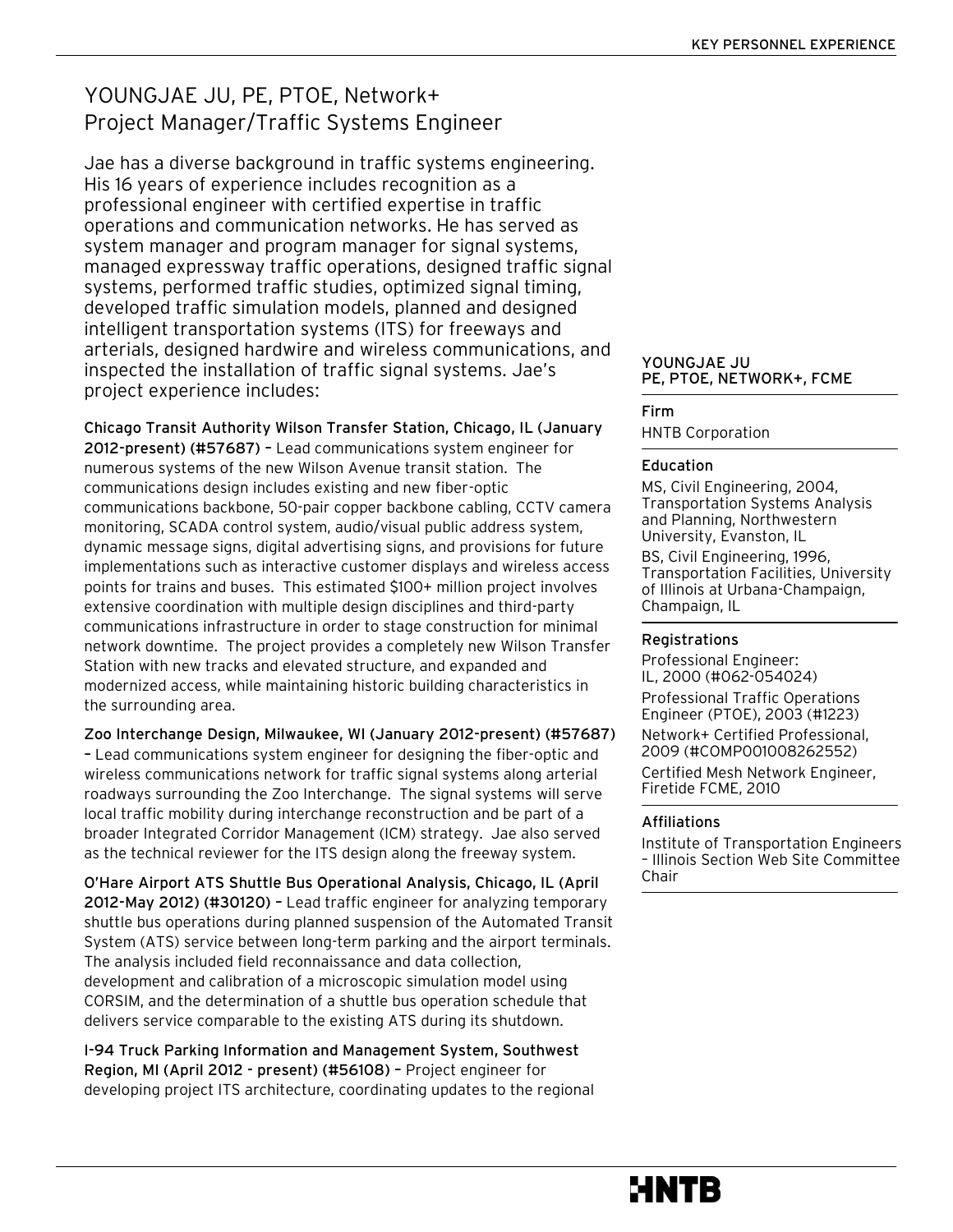ITS architecture, developing the concept of operations, detector technology evaluations, and technical design reviews. The I-94 Truck Parking Information and Management System will involve the timely and reliable dissemination of information regarding truck parking availability to interested users. The I-94 project corridor, extending from the Indiana border to I-69, is a critical link for international trade. The significant number of truck parking facilities within the corridor creates the need for real-time information related to truck parking. The system will measure parking availability and provide parking information over a variety of media, including dynamic parking information signs, a mobile phone application, the MiDrive website, and through connected vehicle technology.

ITS Design and System Manager Services for I-275; I-75 to I-96/M-14 Interchange, Wayne and Monroe Counties, MI (Ongoing) (#56108) – Communications technical adviser and design leader for retrofitting existing ITS field devices into the proposed communications network for this ITS design and system manager services project for I-275. The project includes 20 miles of new fiber optic cable and conduit interconnecting new and existing CCTV cameras, vehicle detectors, and dynamic message signs. The communications system uses Layer 3 switches at devices locations to provide a fully redundant, routed network the ties into the regional backbone fiber system.

Amtrak Yard Surveillance and Control System, Chicago, IL (May 2010- May 2011) (#50524) – Lead communications design engineer for Amtrak's Chicago Maintenance of Equipment Facility Upgrades ARRA project. HNTB is teamed with Kiewit Western Corporation for this fast-paced, design-build project to rehabilitate facilities in Chicago Union Station and Terminal. The project includes the design and construction of a yard, interlocking and main tracks, rehabilitation of five major facilities, trackside utilities, switch and derail machines, CCTV IP camera network in support of yard control, power and bridge structures. The network included wireless and fiber optic communications, Ethernet/IP network in a mesh/ring topology, multiple control centers, and network video storage system. HNTB led the design effort to move the 30-percent design provided in the project bridging documents to the design issued for the construction of the facility.

UPA I35W/TH77 System Design, Minneapolis, MN (July 2008-2009) (#47309) – Project engineer responsible for developing the concept of operations, system requirements, high-level design, and request for proposal for the Park & Ride Space Availability System component of the overall Customer Information System vision. Concepts were incorporated from several existing documents, including a technology implementation framework, preliminary roles and responsibilities, and system requirements and operational concept for integrated corridor management. Regional stakeholders were engaged to gather input to incorporate into the operational concept, system requirements, and high-level design. Testing requirements were developed based on traceability to system requirements and concept of operations. The request for proposal included the development of final detailed design, as well as implementation to meet the aggressive project schedule dictated by funding requirements.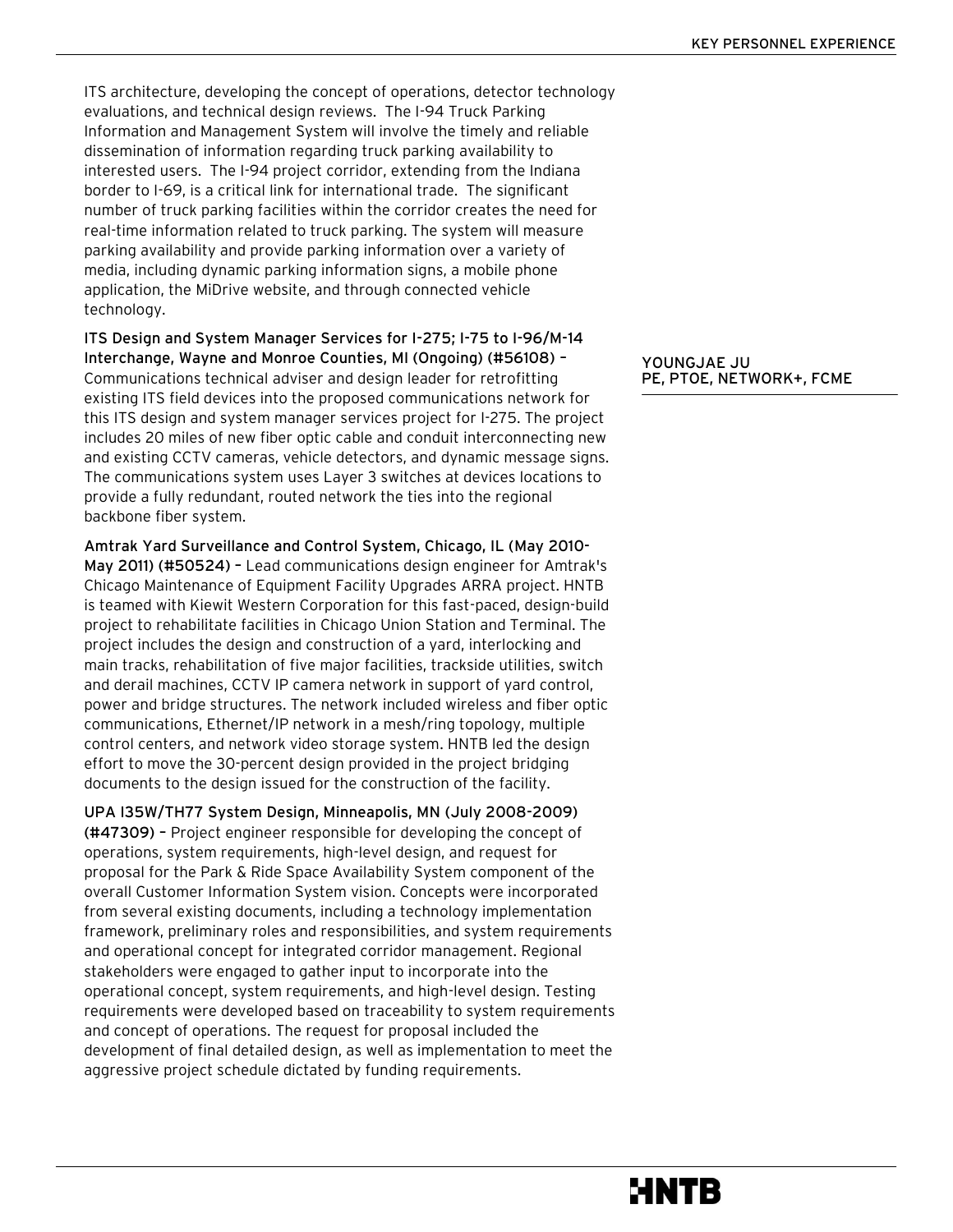Grand Rapids ITS Expansion Design (Dec. 2007-Aug. 2011) (#44120) - Communications engineer responsible for wireless communications performance testing and assisting with preliminary design and system requirements of the proposed network. HNTB is currently designing the second phase of the Grand Rapids Metropolitan Area Traffic Management System. This project involves more than 40 miles of freeway and arterial management systems being installed on I-96, I-196, U.S. 131, M-11, M-37, M-44 and various other routes. The ITS systems being installed include NTCIPcompliant dynamic message signs, CCTV surveillance, microwave vehicle detectors, and traffic signal interconnects. The supporting communication system is comprised of a fully redundant Ethernet/IP mesh network operating over fiber optic and wireless media.

Traffic Signal Interconnect/ITS Program Management, Chicago, IL (Nov. 2007-June 2009) (#44867) – Program manager of the City of Chicago's traffic signal systems and Intelligent Transportation Systems (ITS). Services included coordinating the work associated with multiple traffic signal interconnect and ITS projects, obtaining utility location records for numerous corridors, overseeing communication systems design, coordinating technical and civil infrastructure components, demarcating secure/public system elements, overseeing system implementation, developing signal timing optimization procedures, managing the development of design standards, providing technical advisement, developing progress tracking tools, securing project funding, and developing contracts for consultant/contractor services. The Simplify-Organize-Standardize (SOS) program management strategy resulted in City improvements to signal design procedures for photo logs, traffic data collection, topographic surveys, ADA curb ramp design, traffic signal requirements, signal timing, and design plans. These services involved working closely with City personnel as an extension of their staff.

Near West Traffic Signal Communications System Manager, Chicago, IL (June 2009-Aug. 2012) (#44867-DS-003) - Project manager serving as the City of Chicago System Manager of the communication network for the Near West Traffic Signal Interconnect project. The System Manager responsibilities include field investigations of existing infrastructure, wireless site surveys, systems engineering analysis, communication network design, and preparation of plans, specifications, and cost estimate. The project includes a complex communication design that provides wireless communication within the grid street network of the project area with numerous tall buildings. The design includes new wireless/hardwired networks integrated with several existing backhaul nodes located within the project area. The network design provides robust and reliable communication between the City of Chicago Office of Emergency Management and Communications (OEMC) building and traffic signal interconnect field devices. The System Manager is responsible for coordinating the communication network design and configuration with the OEMC and the City's Master Network Administrator to achieve compatibility with the City's existing communication network and City-wide network plan. Coordination with the City's traffic signal infrastructure designer is needed for preparing a single set of contract bid documents. System Manager

#### YOUNGJAE JU PE, PTOE, NETWORK+, FCME

MNTB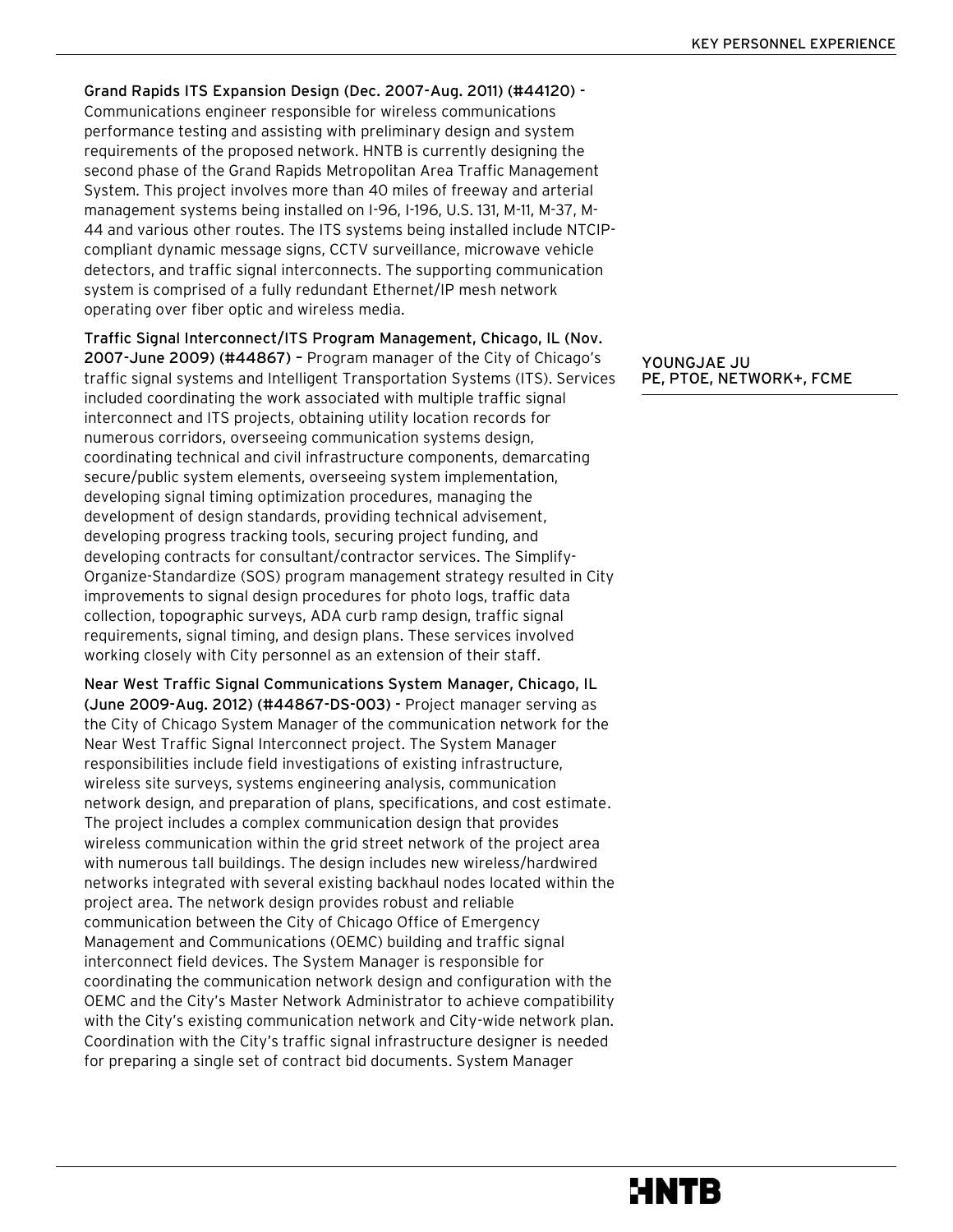services during the network implementation phase are anticipated under a separate task order.

Cermak Road Traffic Signal Communications System Manager, Chicago, IL (June 2009-Aug. 2012) (#44867-DS-008) - Project manager serving as the City of Chicago System Manager of the communication network for the Cermak Road Traffic Signal Interconnect project. The System Manager responsibilities include field investigations of existing infrastructure, wireless site surveys, systems engineering analysis, communication network design, and preparation of plans, specifications, and cost estimate. The System Manager coordinated with an overlapping streetscape project to have additional conduit installed in advance. The communication design utilizes the pre-planned conduit for new fiber optic communications along the corridor. The System Manager inventoried City facilities in cooperation with CDOT-Division of Electrical Operations, Chicago Office of Emergency Management and Communications (OEMC), and the Chicago Police Department to utilize existing infrastructure for backhaul communications to the OEMC. The overall network design provides communication between the OEMC building and traffic signal interconnect field devices. The System Manager is responsible for coordinating the communication network design and configuration with the OEMC and the City's Master Network Administrator to achieve compatibility with the City's existing communication network and City-wide network plan. Coordination with the City's traffic signal infrastructure designer is needed for preparing a single set of contract bid documents. System Manager services during the network implementation phase are anticipated under a separate task order.

Ashland Avenue Traffic Signal Communications System Manager, Chicago, IL (Nov. 2009-Aug. 2012) (#44867-DS-009) - Project manager serving as the City of Chicago System Manager of the communication network for the Ashland Avenue Traffic Signal Interconnect project. The System Manager responsibilities include field investigations of existing infrastructure, wireless site surveys, systems engineering analysis, communication network design, and preparation of plans, specifications, and cost estimate. The System Manager investigated an extensive amount of underground cabling infrastructure as well as conducting wireless testing along the corridor. The communication design utilizes available conduit for the cost-effective installation of new fiber optic communications along the corridor. The System Manager coordinated with CDOT-Division of Electrical Operations to locate buried underground infrastructure, and worked closely with the Chicago Office of Emergency Management and Communications (OEMC) on a direct interface between the OEMC building and traffic signal interconnect field devices. The System Manager is responsible for coordinating the communication network design and configuration with the OEMC and the City's Master Network Administrator to achieve compatibility with the City's existing communication network and City-wide network plan. Coordination with the City's traffic signal infrastructure designer is needed for preparing a single set of contract bid documents. System Manager services during the network implementation phase are anticipated under a separate task order.

High Speed Passenger Rail, Watertown to Madison, WI (July-Nov. 2010 (#47061) – Communications engineer for the network design associated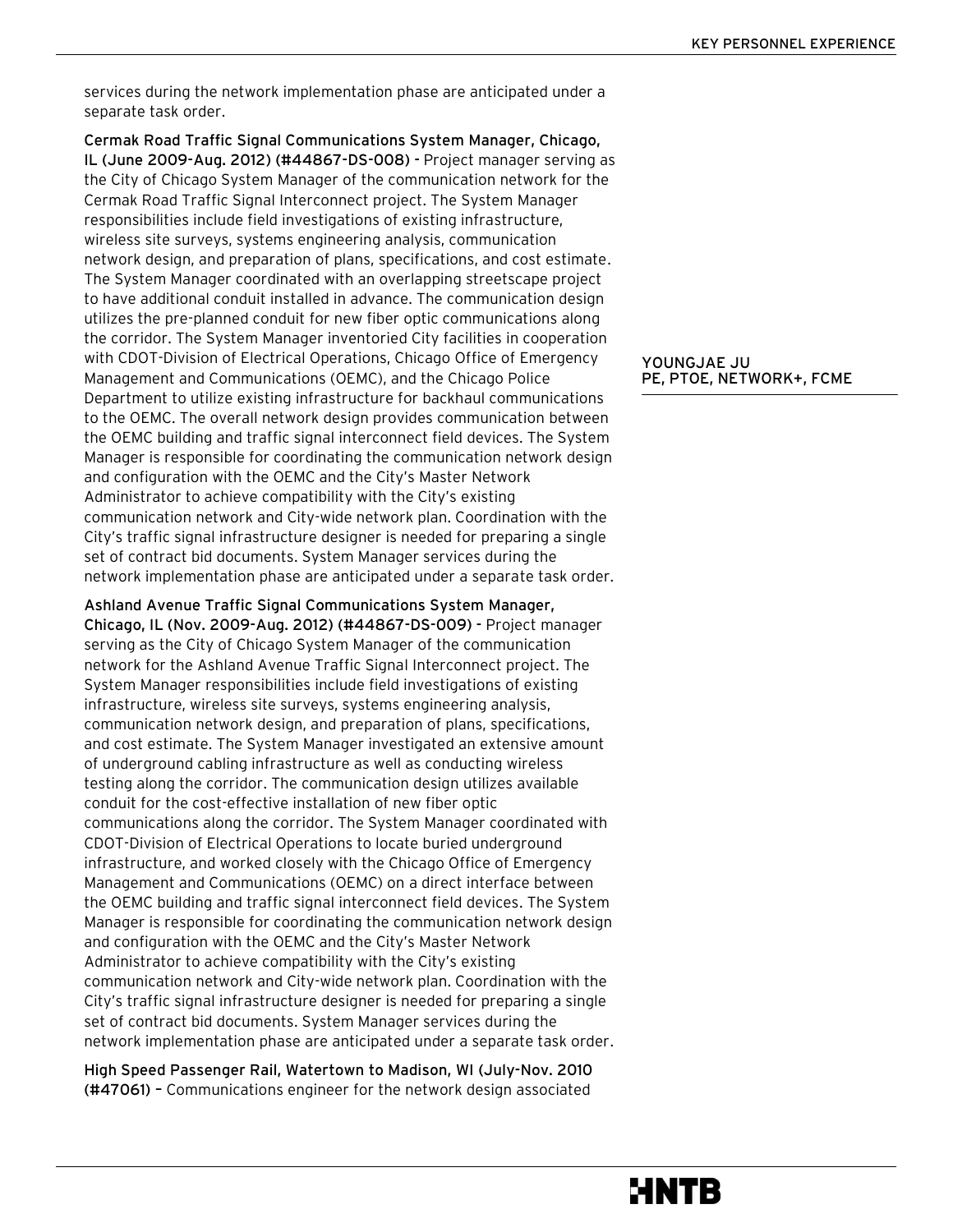with proposed high speed passenger rail service along the Wisconsin & Southern Railroad (WSOR) dark territory freight rail between Watertown and Madison, Wisconsin. The communication network was designed to support both positive train control (PTC) and centralized traffic control (CTC). The network design included proposed fiber optic communication along the WSOR to tie-in proposed wayside devices, equipment bungalows, communication access points, and four train stations. Point-to-point wireless backhaul radio communications was proposed, utilizing existing communication towers to create a robust network ring topology. Proposed wayside mesh radios along the corridor and 220 MHz radios on the communication towers provide robust train communications. The communication design also included proposed fiber splicing with existing fiber along the adjacent Canadian-Pacific (CP) railroad to establish hardwire communications to the WSOR control center in Milwaukee. The project involved signals and communications, utilities, structures, roadbed, trackwork and alignment, geotechnical, drainage and a variety of other components, including positive train control, and public information involvement. The project also involved extensive coordination with FRA, CPRR, WSOR, and Amtrak to complete preliminary engineering and final design for elements of the corridor to meet a very constricted time schedule. The final design will upgrade old freight rail lines that currently operate at 10 mph.

Mississippi River Bridge ITS Planning, Collinsville, IL (Mar.-Nov. 2009) (#29253) – Project engineer responsible for reviewing existing ITS documentation and assisting the Illinois DOT with coordinating ITS network communications with Missouri DOT. Documentation from IDOT, MoDOT, and the East-West Gateway Council of Governments was reviewed to develop an inventory of the existing system. The project elements were incorporated into the Bi-State St. Louis Regional ITS Architecture and the updated Turbo Architecture file was provided to the East-West Gateway Council of Governments. The ITS architecture change request form was also submitted in accordance with the regional ITS architecture maintenance plan. An assessment was performed of work zone ITS safety applications related to interchange reconstruction for incorporation into the overall construction bid package. A concept of operations technical memorandum and interagency agreement were prepared for the proposed internetworking between IDOT and MoDOT systems. Services also included developing ITS design requirements and assisting with having them incorporated in the civil infrastructure design.

ITS Design and System Manager, MI (2005-2007) (#41932) – Project traffic engineer for the design of closed-circuit television (CCTV) traffic surveillance cameras along three freeway corridors: I-94, I-96, and I-69. The camera deployment was part of the broader maintenance and enhancement of the Michigan Department of Transportation's (MDOT) existing ITS field devices and communications infrastructure. HNTB served as MDOT's ITS designer and system manager for the installation of CCTV cameras, highway advisory radio (HAR), dynamic message signs (DMS), vehicle detectors, lane control, and communications infrastructure.

Cicero Avenue Traffic Signal Interconnect, Chicago, IL (2006–present), (#40765) – Project manager for design of an eight-mile traffic signal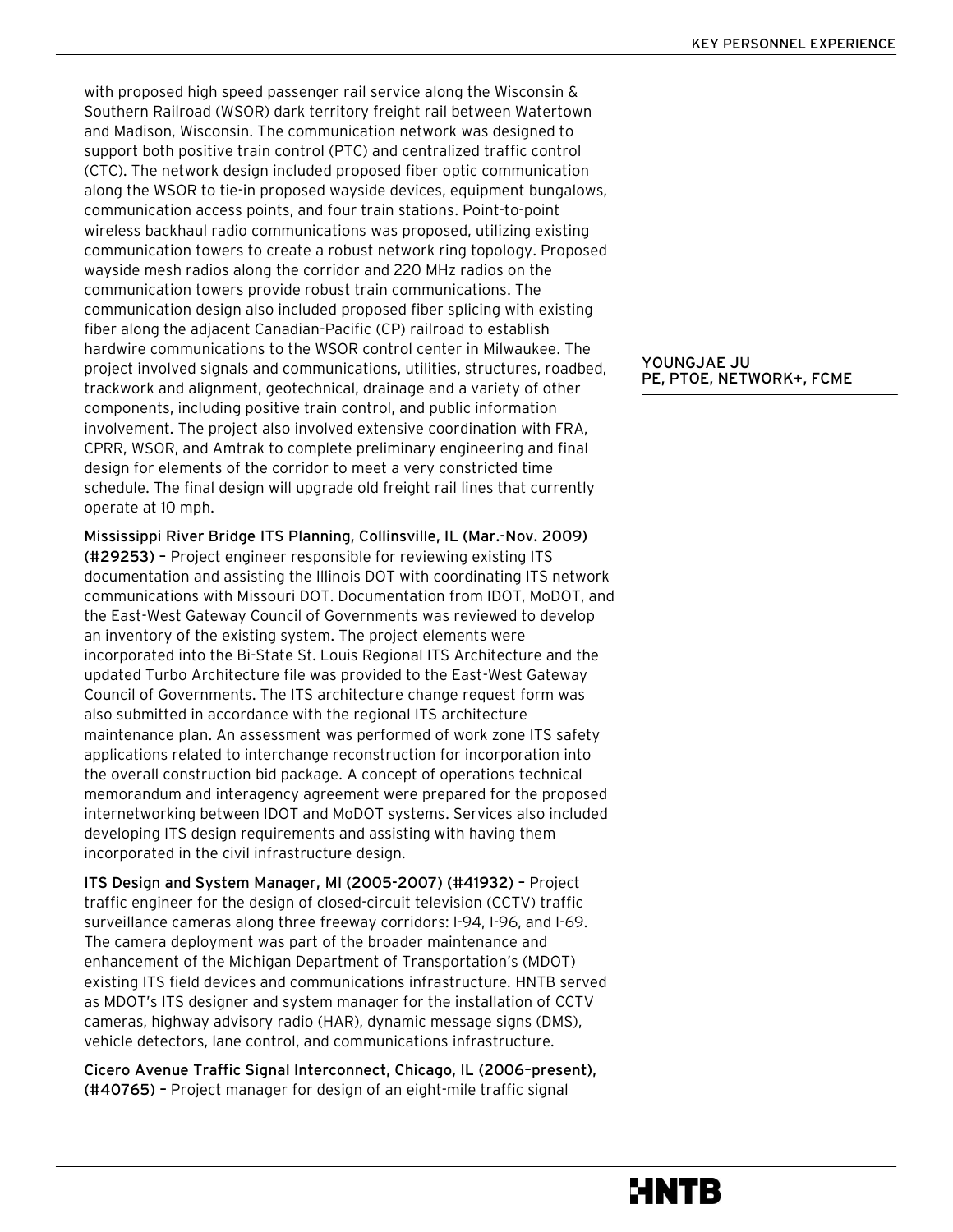interconnect system along Cicero Avenue from I-290 to US Route 14 (Peterson Avenue). Civil infrastructure/communication design coordination is required to incorporate the communication needs into the construction plans. A wired/wireless hybrid communication network is being designed to interconnect thirty-eight signal controllers and provide communications for other field devices. Existing interagency communication infrastructure will be utilized to cost-effectively establish backhaul communication from the corridor to the central traffic signal control facility. As part of the City's design process, traffic counts were performed to develop traffic signal requirements and a calibrated Synchro base model. Optimized traffic signal timing plans were developed to balance intersection signal green time allocation with vehicle demand and capacities subject to pedestrian minimum crossing time requirements. Count data and timing plans were presented in City standard electronic forms. The project also included the design of new ADA-compliant sidewalk and ramps, upgrades to signal controllers and the deployment of system detectors.

Chicago Skyway Traffic Operations, Chicago, MI (Aug. 2003–July 2004) (#34418) – Traffic operations director responsible for managing traffic along an I-90 corridor via a temporary traffic operations center during the Skyway bridge reconstruction. As director, Jae was responsible for strategic traffic plan development, staffing, closed-circuit television camera monitoring, dynamic message sign operations, alternate arterial route monitoring, critical movable concrete barrier configuration decisions for balancing capacity supply to directional traffic demands, traffic volume data collection, traffic demand trend analyses, performance evaluation, and direct reporting to the Department of Transportation Commissioner and Mayor's Chief of Infrastructure.

ITS Status Report and Assessment, IL (Nov. 2005-Aug. 2006) (#42997) – Project engineer for the development of a strategy for improving the Illinois Department of Transportation's (IDOT) effectiveness in ITS management and operations. Information on successful practices, obstacles and constraints was gathered by interviewing IDOT personnel and other transportation agencies as well as researching transportation literature. Eighteen common themes emerged from the IDOT personnel interviews, which were grouped into ITS focal topics: 1) vision, goals, objectives, and performance measures; 2) organizational structures and staffing; 3) design, construction, and procurement; 4) technological approach; and 5) operations and maintenance. An analysis was conducted on potential alternative solutions in the five focal topics. This analysis assessed the potential benefits and drawbacks of alternative actions and IDOT's unique environment and constraints, which led to the final recommended strategy.

Ashland Avenue Traffic Signal Interconnect, Chicago, IL (Dec. 2003–July 2004) (#35693) – Project engineer for the design of a nine-mile traffic signal interconnect system along Ashland Avenue from 95th Street to Cermak Road (22nd Street). The system interconnects forty signal controllers on a fiber communication bus network topology, which also provide communications for traffic surveillance video cameras and system detectors. The opportunity to share existing fiber infrastructure for backhaul communications was identified through coordination with other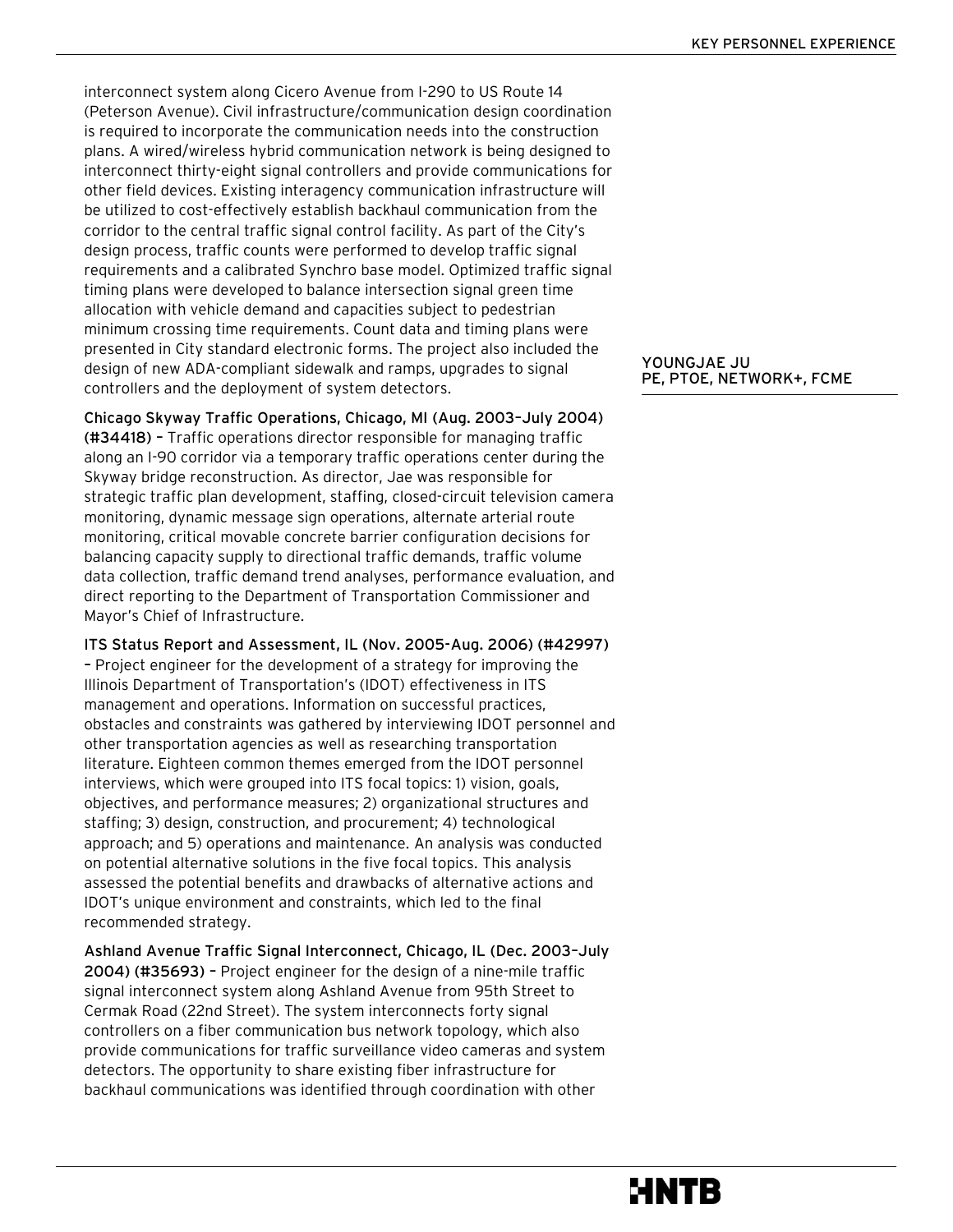agencies. A critical fiber link was designed and installed through an existing deep tunnel, which was identified through a thorough investigation of area utilities. Traffic counts were performed to develop a Synchro base model and optimized traffic signal timing plans that allocate intersection signal green time based on vehicular demand, capacities, and pedestrian crossing requirements. Timing plans were presented in City standard electronic forms. The project also includes upgrades to signal controllers and several signalized intersection modernizations.

Randall Road Traffic Signal Interconnect, Batavia, IL (Sept. 2008-Apr. 2009) (#46718) – Project manager for design of a three-mile fiber-optic interconnect system along Randall Road from Orchard Road to Fabyan Parkway and tie-ins with two other interconnect systems. Twenty-two signal controllers and two pan-tilt-zoom cameras are interconnected by a Gigabit Ethernet fiber backbone. The network design utilized existing fiber as well as the existing serial communications bus topology and the fiberoptic transceivers on the controllers. The central software communicates via a combination of direct connections to local controllers as well as a field master controller. Backhaul communication to central initially relies on an ISP network and DSL service, but will ultimately be replaced by the county's fiber network. The design was coordinated with subsequent projects and the overall vision for the county-wide fiber network to optimize the project's scope of work and budget.

143<sup>rd</sup> Street Traffic Signal Installation, Plainfield, IL (March-Nov. 2005) (#41507) – Project traffic engineer responsible for intersection traffic signal design. The project involved the preparation of plans, specifications, and cost estimate for the design of one mile of roadway lighting and an actuated signalized intersection using video detection, and coordination with a separate overlapping roadway widening project.

IL Route 126/U.S. 30 Traffic Signal Interconnect, Plainfield, IL (Apr. 2006-Jan. 2010) (#43302) – Project manager for the design of signalized intersections at three locations. The project includes the preparation of plans, specifications, and cost estimate; fiber-optic traffic signal system; and intersection design study. Traffic counts were performed to develop a Synchro base model and optimized traffic signal timing plans that allocate intersection signal green time based on vehicular demand and approach capacities. The project incorporates video detection, battery backup systems, and interagency coordination with state and local agencies to prepare for centralized management of traffic signals.

Madison Street Traffic Signal Design, Chicago, IL (Apr. 2006–May 2009) (#33484) – Project traffic engineer for the design of partial and full traffic signal modernizations at nine intersections along Madison Street. The project included the installation of underground conduit and manholes, signal controllers and cabinets, poles and foundations, traffic signal cable, and vehicle detection devices. As part of the City's design process, traffic counts were performed to develop traffic signal requirements and a calibrated Synchro base model. Optimized traffic signal timing plans were developed to balance intersection signal green time allocation with vehicle demand and capacities subject to pedestrian minimum crossing time requirements. Count data and timing plans were presented in City standard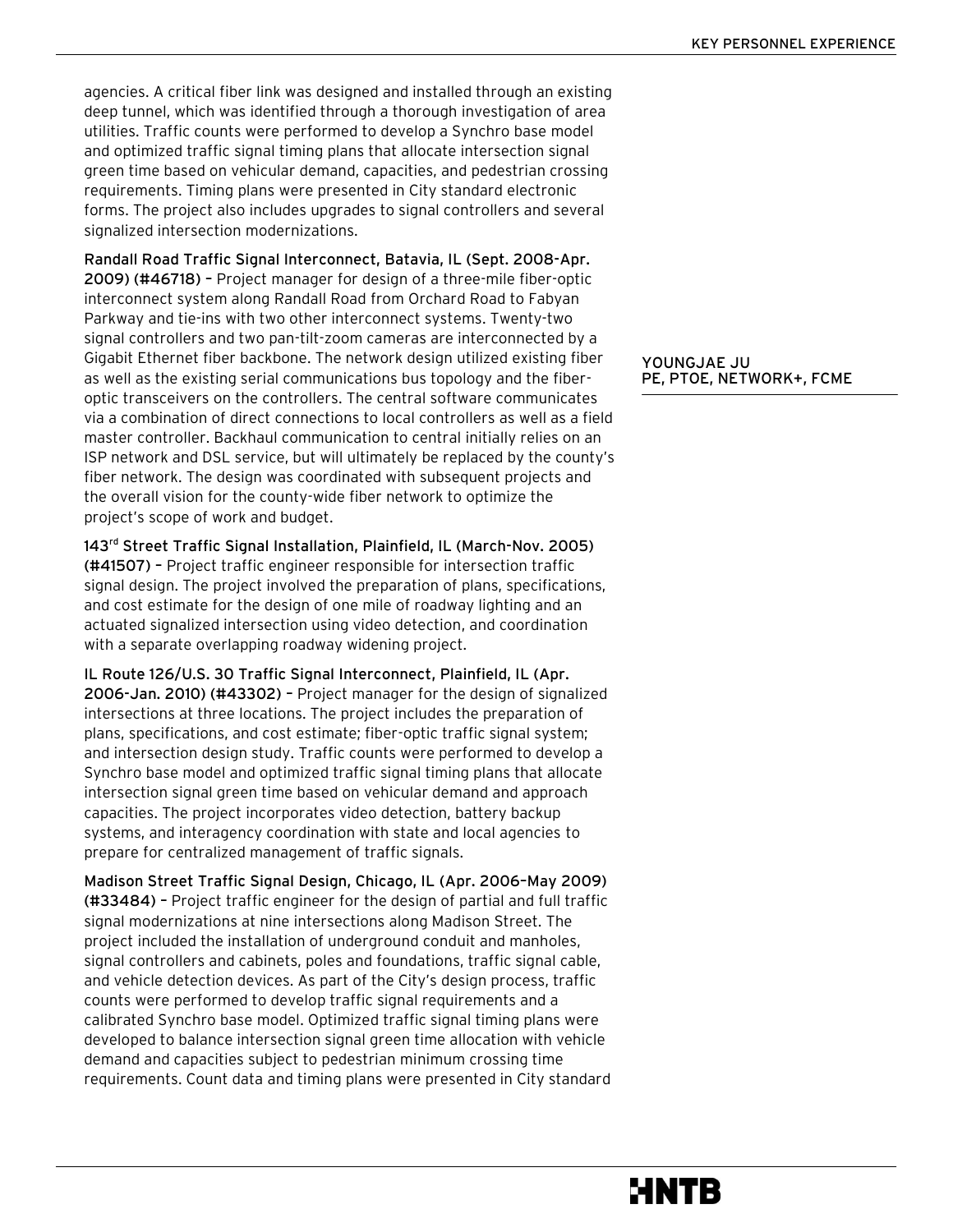electronic forms. The project also included the design of new ADAcompliant sidewalk and ramps.

I-190 Collector-Distributor Roadway System, Chicago, IL (7/1999–7/2012) (#30120) – Project engineer for ITS planning and traffic simulation related to the redesign of the three-mile I-190 corridor (including five interchanges) as well as three miles along Mannheim Road. The ITS plan was based on input received through coordination meetings with local agencies and stakeholders as well as information in literature describing ITS activities in the region. The planning took a deployment-orientated approach by identifying ITS market packages for the corridor, thereby providing associated preliminary architecture, primary subsystems and interfaces, system functional requirements, and related standards. A preliminary assessment of the technologies available to meet the requirements was conducted. The ITS plan also included high-level design concepts showing preliminary device locations and communication infrastructure along with programming cost estimates and phased implementation schedule. Traffic simulation models were developed with CORSIM and VISSIM for multiple scenarios, including base conditions for calibration, projected no-build and projected alternative solutions. Optimized signal timings were developed with Synchro for Bessie Coleman Dr. and Mannheim Road as part of I-190 integrated corridor simulations. The modeling identified projected roadway deficiencies and served as a cost-effective tool for developing initial alternative solutions and refining them to a recommended roadway configuration.

Detroit Emergency Operations Center/Traffic Management Center, Detroit, MI (Jan. 2005-Sept. 2008) (#41314) – Project engineer for the plans, specifications, and estimates for a wireless signal interconnect system in the Detroit central business district, which is managed at the new traffic management center. The system includes closed-circuit television cameras; emergency vehicle preemption; system detectors; and 900 MHz and 5.8 GHz wireless communications.

143<sup>rd</sup> Street (Gin Mill Road) Reconstruction, Plainfield, IL (Mar.-July 2005) (#29547) - Project traffic engineer responsible for designing the maintenance of intersection signalized control during proposed roadway reconstruction of the Will County Department of Highways. The project involved temporary traffic signal installation, signal modernization, and coordinating signal timing with the existing signal interconnect system along IL Route 59. In addition, the project includes complete reconstruction of 1.1 miles of 143rd Street, including modification of the existing rural cross section to an urban cross section, a new drainage system, and box culvert replacement, and preparation of right-of-way plats.

Traffic Management Center Design/Signal System Upgrade, Lake County, IL (Feb.-Sept. 2004) (#39261) – Project engineer who coordinated civil and communication designs, conducted field investigations, and prepared contract documents for an arterial advanced traffic management system. The system covers approximately 170 intersections interconnected by fiber optic cable to the new Lake County Traffic Management Center. It is deployed throughout the county, and coordinates traffic signals across multiple jurisdictions. The system was designed to communicate with NEMA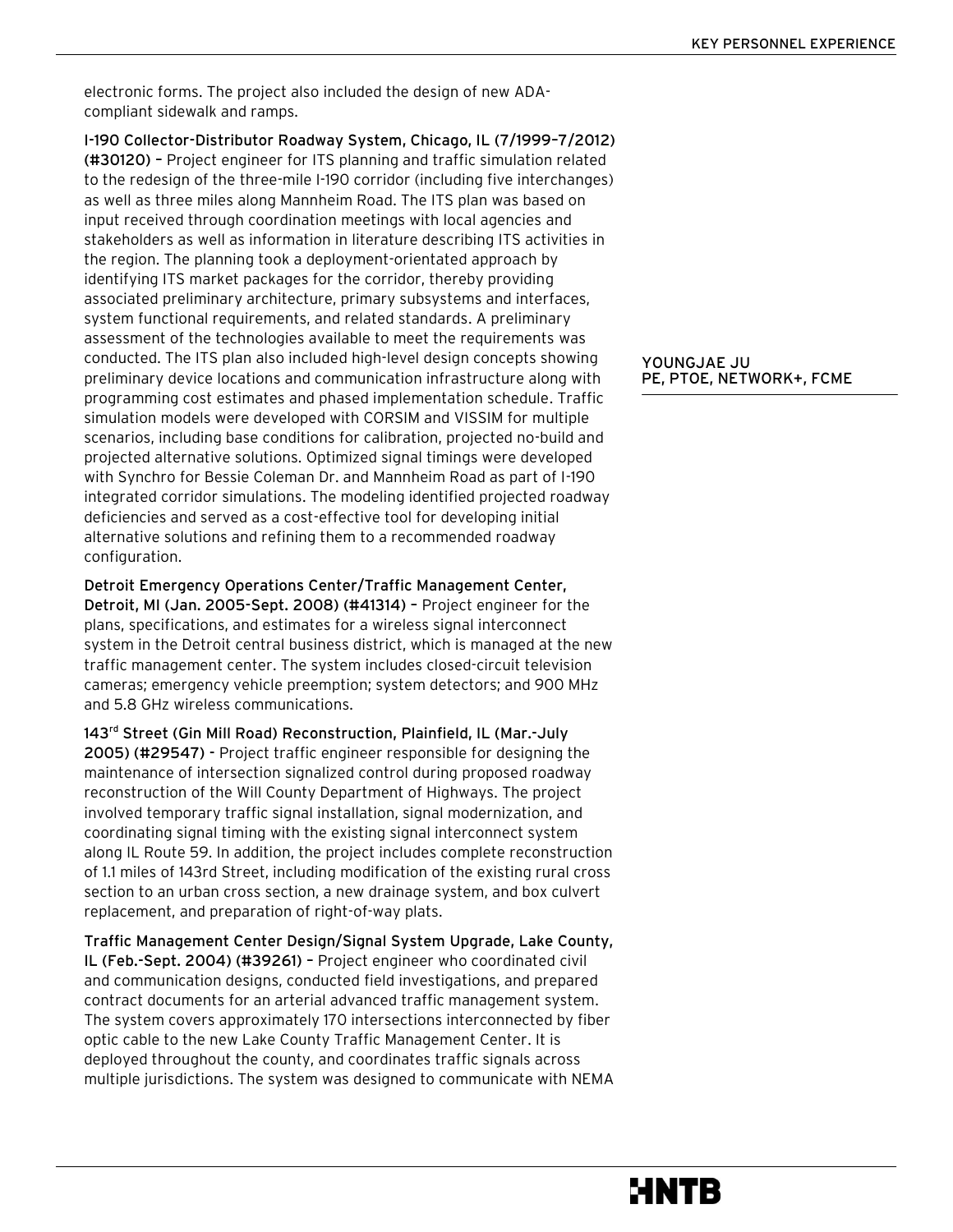traffic signal controllers by Econolite and Eagle/Siemens ITS manufacturers. In addition to signal control, the arterial fiber-optic communications network is utilized for digital video transmission and control of pan-tilt-zoom cameras and control of highway advisory radio and dynamic message signs. A gigabit Ethernet backbone communication system is configured on the fiber-optic network. The field devices are managed at the traffic management center to monitor traffic, identify incidents, adjust signal timing, and disseminate traveler information to motorists to aid in making informed travel decisions.

West Lake (East Lake) Avenue Tri-State Tollway to Patriot Boulevard, Glenview, IL (May-Oct. 2004) (#33021) – Project traffic engineer responsible for designing the maintenance of intersection signalized control during proposed reconstruction of two miles of roadway. The project involved traffic signal modernization at five intersections and coordination with a separate intersecting roadway project.

Raceway Associates Speedway, Joliet, IL (May-Aug. 1999) (#30923) – Project traffic engineer for design engineering services for this \$120 million design-build project. Jae's responsibilities included the analysis of ingress and regress traffic flow demands and the design of intersection signalization. This 930-acre motor sports facility consists of a 1.5-mile trioval racetrack with grandstands, luxury suites, concessions, restrooms, garages, offices, emergency care facilities, press/media facility, and maintenance buildings.

Illinois Tollway Dynamic Message Signs (Oct. 2003-Mar. 2004) (#39129) – Project engineer for design plans, specifications, and cost estimate for an expansion of the Illinois Tollway's Intelligent Transportation System (ITS) field devices. Twelve NTCIP-compliant dynamic messages signs (DMS) and closed-circuit television (CCTV) cameras were deployed on more than 60 miles of the Tollway system. DMS included both roadside and overhead support structures. Preliminary roadside device sites were investigated and finalized for final design within an aggressive six-month project schedule.

Marquette Interchange Reconstruction, Milwaukee, WI (Aug. 2003–Mar. 2005) (#36667) – Project engineer for the development of an ITS Operations and Maintenance (O&M) plan. The plan summarized the challenges and lessons learned from the O&M practices of transportation agencies throughout the country and related them to WisDOT. The plan also assessed the effects of proposed interchange geometric improvements on existing ITS infrastructure, operations, and maintenance; and identified potential funding sources. The O&M plan was an integral part of ITS design, which included new ramp meter facilities, new CCTV camera installations for monitoring traffic, new vehicle detection systems and major modifications to the existing fiber optic communications system infrastructure. The maintenance of the existing Freeway Traffic Management System (FTMS) and system enhancements were incorporated into the overall construction staging of the project. This complex project involved a five-level system interchange, four miles of interstate, 28 ramps, over 60 bridges, five miles of retaining wall, constrained geometrics, context-sensitive solutions, property and utility relocations, and major structural and drainage design. Extensive mitigation and public information

YOUNGJAE JU PE, PTOE, NETWORK+, FCME

# MNTB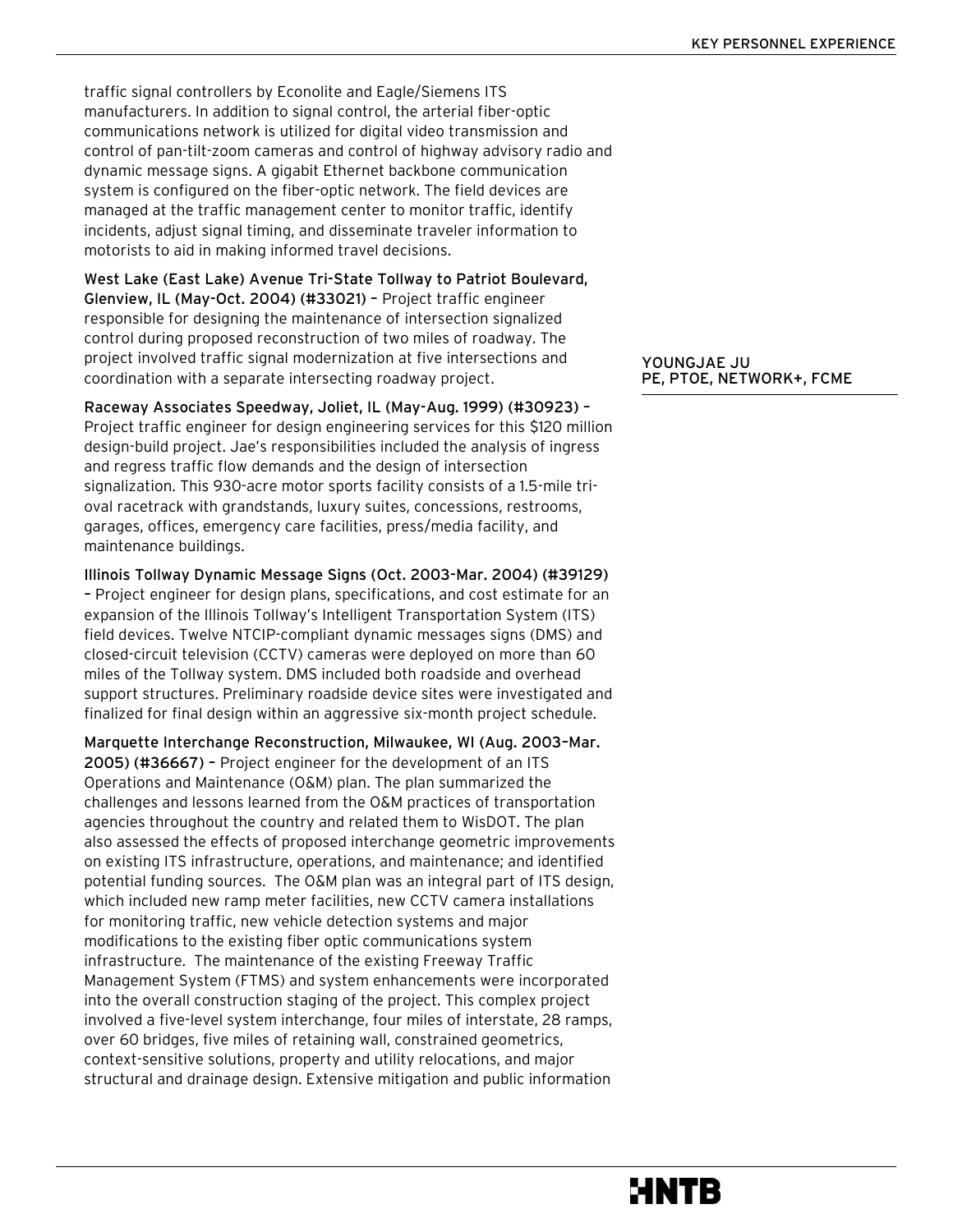campaigns, including a Traveler Information System (TIS) web site, were carried out to provide transportation choices and inform motorists of available routes during construction. The project won two Regional PACE (Public Affairs and Consumer Education) awards through AAMVA (American Association of Motor Vehicle Administrators) and the Best of State Award, American Council of Engineering Companies, Wisconsin chapter.

Shermer Road Reconstruction, Glenview, IL (Jan. 2005-Feb. 2006) (#35467) –Project traffic engineer responsible for designing the maintenance of signalized control during proposed reconstruction and modernization of intersection traffic signals. The project is 8,770-feet-long and includes the complete reconstruction of Shermer Road within the project limits. Traffic signal modernization was provided at three intersections. The project provided one lane of traffic in each direction with channelization at major intersections. A two-way left-turn lane was provided for the northern portion of the project, approximately one-quarter mile in length. HNTB's work included field surveys, plat preparation, traffic counts, geotechnical report, traffic projections, report preparation, and contract plan preparation.

Metra Parking Management Guidance System, Chicago, IL (June 2002– Mar. 2006) (#35903) – Project engineer for site evaluations and contract bid document preparation for Metra's first parking management guidance system (PMGS) deployment. The project included traffic management and traveler information components and an evaluation of the system's effectiveness. Site evaluations considered origin-destination data, roadside device constructability, traffic volume and roadway capacities, effectiveness for timely travel decisions, and construction cost. An operational concept, communication architecture, and traffic management routing scenarios were developed prior to developing final design plans and specifications for bid. Construction management assistance was provided to help oversee the awarded contractor's implementation of the system.

Midway Airport Elevated Parking Structure, Chicago, IL (Jan. 2001-Feb. 2003), (#29868) – Project traffic engineer responsible for studying the traffic impacts from the new \$65 million, state-of-the-art elevated parking structure at Midway Airport and as well as a planned rental car facility. The operational effects on the adjacent roadway system were analyzed to identify deficiencies and develop solutions. The analysis results were incorporated into the design plans for a new signalized entrance to the parking structure, taking into account the signal coordination needs with the adjacent intersections.

Regional ITS Architecture for Northeastern Illinois, Northeast IL (Mar.- Dec. 2002) (#35795) – Project engineer who assisted in the development of a regional ITS architecture, which represents a 15-year planning outlook for transportation systems integration in the six-county NE Illinois region. Services included a technical review of existing architecture documents such as the Gary-Chicago-Milwaukee Architecture and the Tier 2 Regional ITS Architecture to develop an operational concept and base regional ITS architecture using the Turbo Architecture tool. Assistance was provided to the Illinois Department of Transportation (IDOT) and the Chicago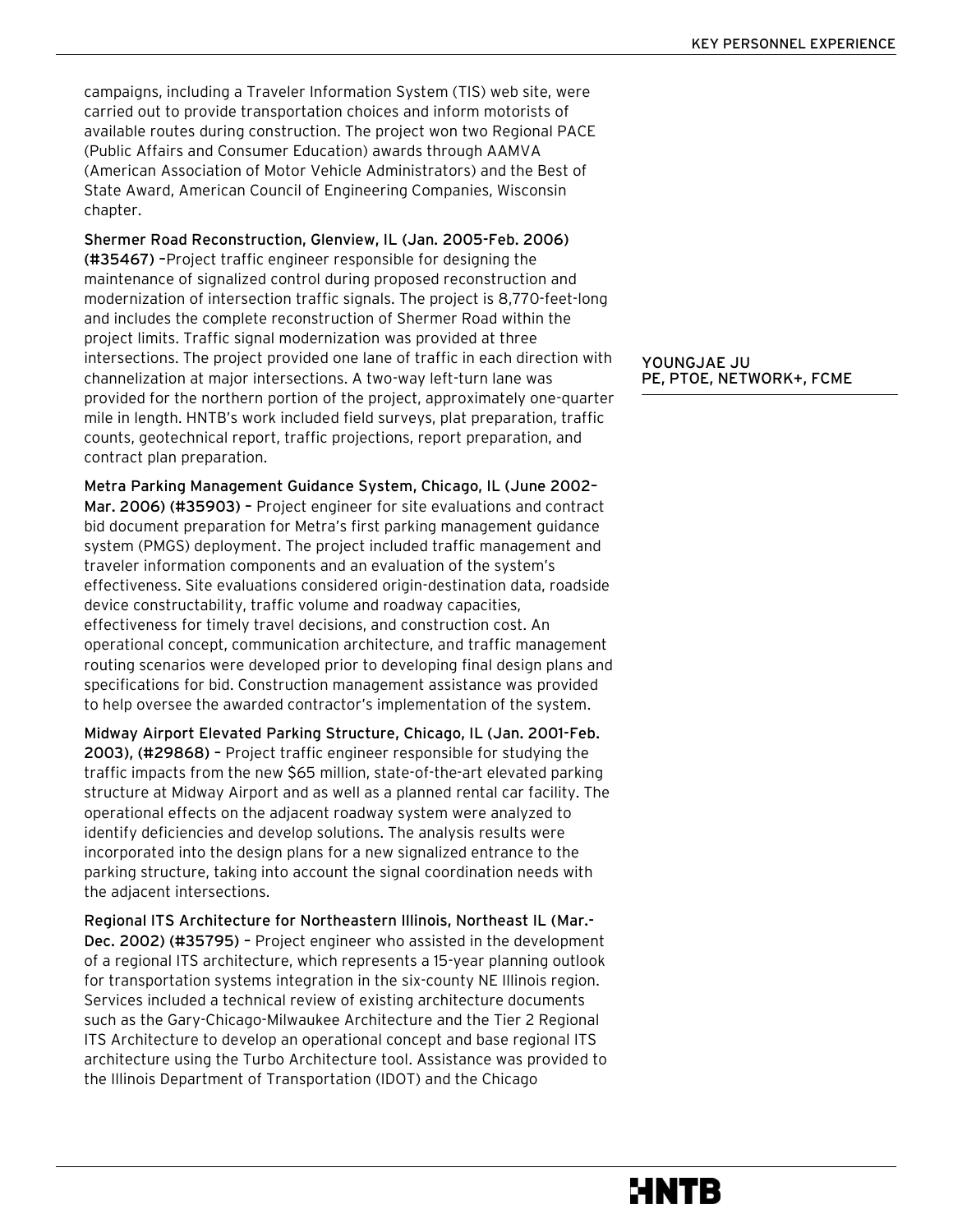Metropolitan Agency for Planning (CMAP), formerly Chicago Area Transportation Study (CATS), with stakeholder outreach to define and clarify architecture elements, integration opportunities, information resources and exchanges. A summary of the communication infrastructure within the architecture was developed. Maintenance guidance was also provided on the responsibilities and procedures for maintaining the regional ITS architecture to incorporate project ITS architectures, changes in agency plans, and technology advancements.

Comprehensive Plan, Glenview, IL (Oct. 2001–Feb. 2002) (#35014) – Project engineer responsible for field investigation and assisting with the evaluation of potential bicycle and pedestrian facilities. HNTB reviewed existing transit, pedestrian and bicycle system information to identify potential obstacles to their operation. Various informational sources were reviewed including Village's comprehensive plan; Northwest Municipal Conference data on priority travel zones, existing and proposed bicycle routes, and goals and objectives; proposed improvements in the Northeastern Illinois Transportation Improvement Plan; Metra commuter rail and Pace bus service schedules and travel data; and existing roadway facilities. HNTB analyzed existing conditions to develop recommended improvements for traffic and transit flow, and pedestrian and bicycle safety.

Indiana Toll Road ITS Master Plan, IN (Feb.-July 2001) (#30870) - Project engineer for developing a plan for ITS implementation. An advisory committee of diverse representation (police, maintenance, operations, communications, patron services, collections, payroll, and executives) was formed to guide the planning efforts. The master plan included an inventory of the existing system, an ITS Market Package analysis, a system architecture, a preliminary incident management plan, and a deployment plan for ITS implementation.

U.S. Route 20 (Lake Street), Elmhurst, IL (Nov. 2000–Mar. 2002) (#31713) – Project engineer for traffic engineering services for the preparation of phase II contract plans for the Illinois Department of Transportation. The project included the complete reconstruction of 1.8 miles of urban roadway, including the deck and beam replacement of the U.S. Route 20 bridge over Illinois Route 83. Responsibilities included the design of a fiber-optic signal interconnect system for seven signalized intersections.

Gateway Traveler Information System (TIS) , Gary-Chicago-Milwaukee Corridor (Feb. 1999–Aug. 2001) (#28990) – Project engineer who coordinated the development of the GCM Communicator website for the Gateway TIS. The Gateway TIS will serve as the corridor hub of the multimodal traveler information system that will serve the needs of travelers and operators within the GCM corridor. The system will focus on collection and distribution of transportation related information and coordination of regional multi-modal transportation systems. It will also provide the communications mechanism for the implementation of cooperative control procedures for cross agency control of ITS devices. The GCM communicator provides GCM committee members with online communication services,

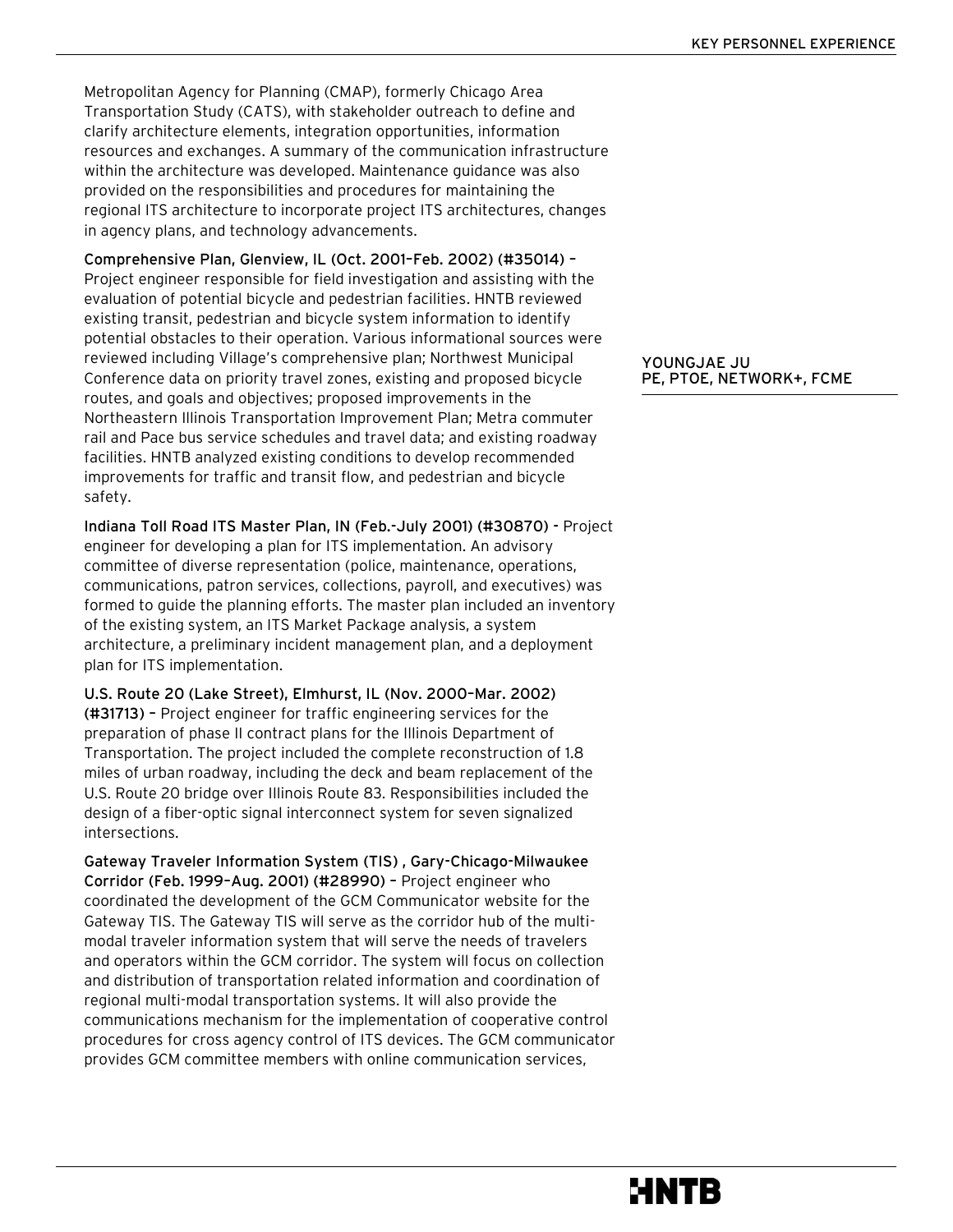including electronic file transfer (FTP), online discussion groups, email, and a calendar of upcoming events.

North-South Arterial Feasibility Study, DuPage County, IL (10/1999– 6/2000) (#27097) – Project traffic engineer for a feasibility study for a new five-mile long north-south arterial roadway in western DuPage County. Three corridor alignments were defined and evaluated based on the impacts associated with each. The assessment includes traffic operational analyses along several arterials and signalized intersections based on several traffic forecasts scenarios provided by DuPage County. The results aided in determining the roadway characteristics needed to accommodate the forecasted travel demand. The assessment also included wetland and floodplain impacts; noise and accident analysis; and coordination with affected agencies. Jae also coordinated the development of a project website.

I-90/94 Kennedy Expressway Traffic Study, Chicago, IL (June 1997–May 2000) (#17663) – Project traffic engineer for conducting a traffic study in the Chicago downtown area that surrounds the seven consecutive ramp interchanges. The study evaluated the effects on traffic flow along the freeway and surface streets due to the removal of several ramps. Ramps were temporarily closed to investigate the possibility of improving traffic flow and safety at merging and weaving sections along the interstate. Traffic on the freeway and surface streets was monitored during the test closure period. The data collected included traffic observations, traffic counts at signalized intersections, and data from loop detection stations along the freeway. The traffic operational analyses were summarized and presented to IDOT and FHWA. Jae received individual recognition for his impressive and excellent work on the IDOT Consultant Performance Evaluation.

Division Street, Chicago, IL (Aug. 1999-May 2002) (#15544) - Traffic engineer for a Phase I Categorical Exclusion Report and Phase II plan preparation services for 6.2-miles of urban arterial. The studies included analysis of 28 signalized intersections, viaduct clearance improvements, traffic counts and analysis, as well as extensive public coordination with four public information meeting. Jae was responsible for traffic data collection and analyses, and evaluation of intersection geometrics.

Borman Expressway Advanced Traffic Management System (ATMS), Northern IN (Aug. 1998–Oct. 1999) (#28523) – Project engineer for this project, which involved project management, systems design, construction services, software development, system integration and operations support, training and documentation for the Borman Expressway Advanced Transportation Management System (ATMS). HNTB has primary responsibility for project management, as well as preparation of contract plans, specifications and cost estimates for system components and the TMC. Jae's responsibilities included designing microwave and inductive micro-loop vehicle detector stations and highway advisory radio flasher signs, client and subconsultant coordination, data analysis and preparation of plans, specs and estimates.

Eastern Ring Road, Peoria Metropolitan Area (May 1996–Feb. 1999) – Project engineer who assisted in the comparison of three potential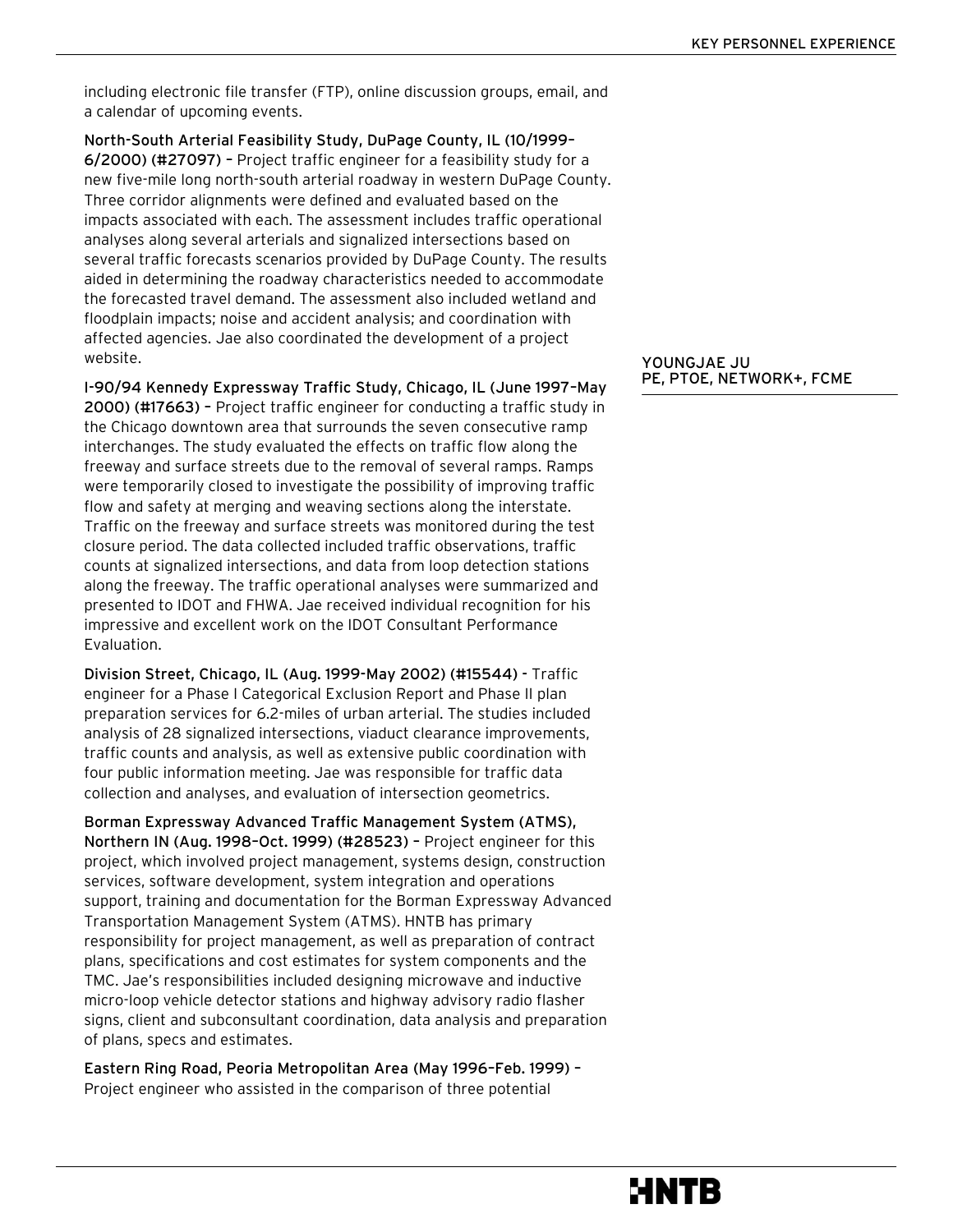transportation corridors. Engineering services included assessing three potential transportation corridors, recommending one for further detailed study, performing alignment studies within the selected corridor, assessing environmental and socio-economic impacts, organizing public meetings, and preparing reports and a corridor protection map.

Multi-Modal Traveler Information System (MMTIS), Gary-Chicago-Milwaukee Corridor (1997–1998) – Project engineer for development of coordinated policies and guidelines working paper for variable message signs (VMS) and highway advisory radio (HAR) operations. A series of meetings facilitated the sharing of VMS/HAR practices, lessons learned, and issues among transportation agencies within the Gary-Chicago-Milwaukee corridor. The paper provides an overview of issues and documents the consensus reached by agencies on a variety of topics, such as message content, format, and length; passive and active diversion; terminology; and legal issues. The MMTIS focuses coordination among multiple transportation modes to support efficient travel across different modal boundaries.

Pilot Travel Center Traffic Impact Study, Minooka, IL (1998) – Project engineer for this project which involved a traffic impact study initiated by the Pilot Corporation as part of its proposal to develop a Pilot Travel Center at the southwest quadrant of the eastbound I-80 exit ramp at Ridge Road. The development is designed to provide the services of a truck stop, convenience store and a gas station. The study analyzed two intersections: Ridge Road and the eastbound I-80 exit/entrance ramps and Ridge Road and the westbound I-80 exit/entrance ramps. Jae was responsible for data collection, the analysis of existing and proposed operational performance of these unsignalized intersections, and the preparation of a traffic impact study report.

Pilot Travel Center Traffic Impact Study, Romeoville, IL (1998) – Project engineer for a traffic impact study initiated by the Pilot Corporation as part of its proposal to develop a Pilot Travel Center near the I-55 interchange at Weber Road. The development is designed to provide the services of a truck stop, convenience store and a gas station. The study analyzed three signalized intersections: Weber Road and the eastbound I-55 exit/entrance ramps, Weber Road and the westbound I-55 exit/entrance ramps, and Weber Road and Normantown Road. Jae was responsible for data collection, the analysis of existing and proposed operational performance of these signalized intersections, and the preparation of a traffic impact study report.

Brach & Brock Confections Driveway Improvement, Chicago, IL (1998) – Project engineer for design, plan preparation, and permit assistance for a driveway improvement for the Brach & Brock Confections facility. Jae was responsible for the design and plan preparation of the improvement to an entrance driveway and assisted in the development of the cost estimate.

Traffic Study, Oak Lawn, IL (1997) – Project engineer for this project which involved a study of the travel patterns in the southwest quadrant of 95th Street at Cicero Avenue for the Village of Oak Lawn. Local residents expressed concerns about high volumes of traffic using the neighborhood street system. HNTB performed a traffic investigation, analyzed the